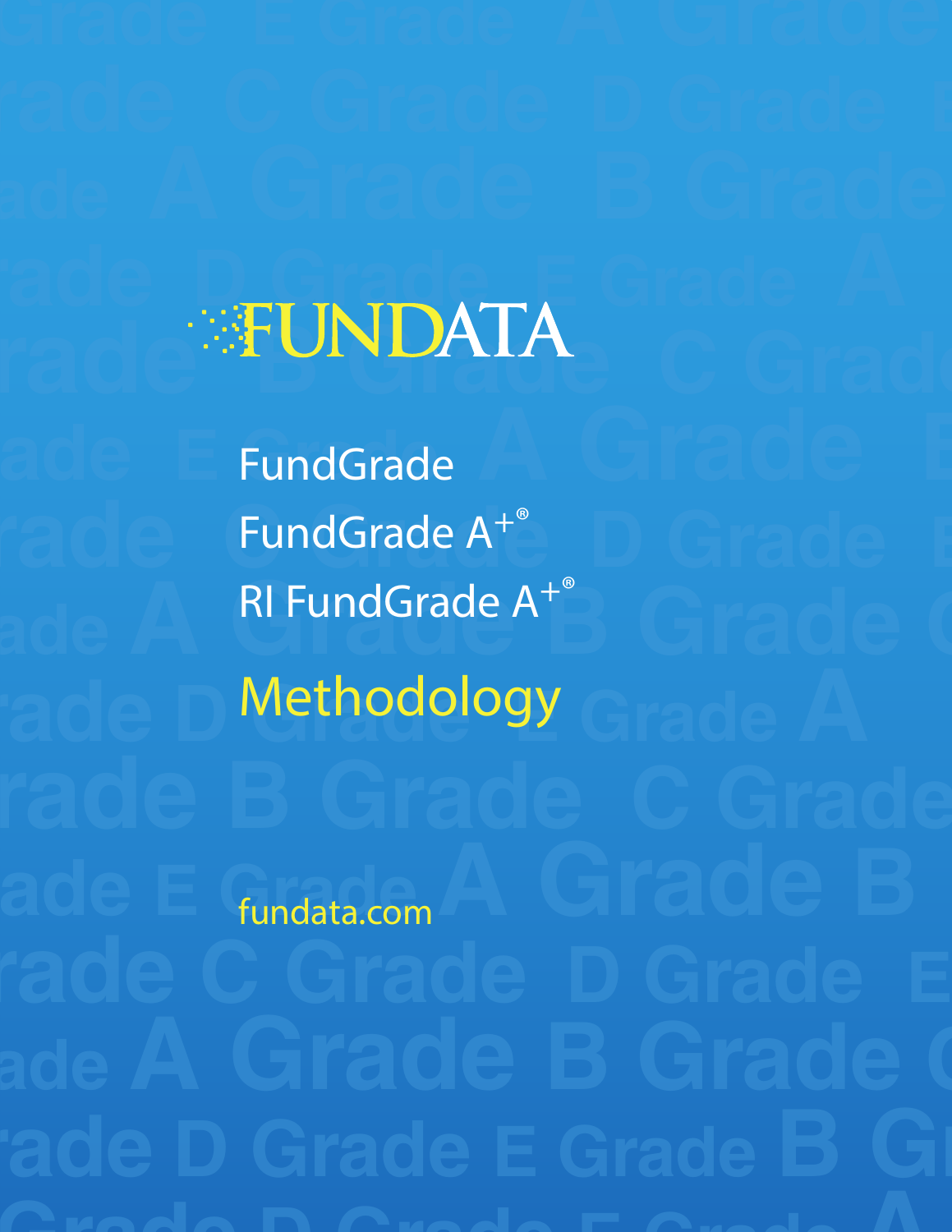### **FUNDGRADE** Methodology

#### **Objective**

The objective of FundGrade is to rank and grade Canadian investment funds, on a monthly basis, against their peers using risk-adjusted performance metrics.

The Canadian investment fund industry is highly competitive, and FundGrade provides a completely quantitative and easy-to-understand rating system that can be used by investors, advisors, and fund companies to measure fund performance. It also allows users to easily identity funds that have consistently outperformed their peers on a risk-adjusted basis.



#### Why it works **Peer groups**

The FundGrade rating system incorporates up to 10 years of history and uses three risk-adjusted performance metrics that are well-known and widely accepted in the investment industry.

- 1. **Sharpe Ratio** a measure of a fund's excess return relative to total risk. It is calculated by subtracting the risk-free rate from the fund's return and dividing by the standard deviation.
- 2. **Sortino Ratio** a measure of a fund's excess return relative to downside risk. It is calculated by subtracting the minimum acceptable return from the fund's return and dividing by the downside deviation.
- 3. Information Ratio a measure of a fund's active return relative to its tracking error. It is calculated by subtracting the benchmark return from the fund's return and dividing by the standard deviation of the difference between the return of the fund and the return of the benchmark.

FundGrade is a completely quantitative measure. Qualitative factors and analyst opinion are not considered and have no bearing on the grading process.

To make the grades relevant, funds are only measured against similar investment products with comparable investment mandates. This is accomplished in three ways.

First, FundGrade uses the fund classification standards that have been defined by the Canadian Investment Funds Standards Committee (CIFSC). Funds are ranked and graded within CIFSC categories. Specialty categories that are not homogenous and that are deemed unranked by the CIFSC are not graded.

Second, FundGrade ratings are calculated separately for three distinct groups of funds:

- 1. Mutual Funds and ETFs
- 2. Segregated Funds
- 3. Pooled Funds

Third, fee-based and institutional series are excluded from the calculation.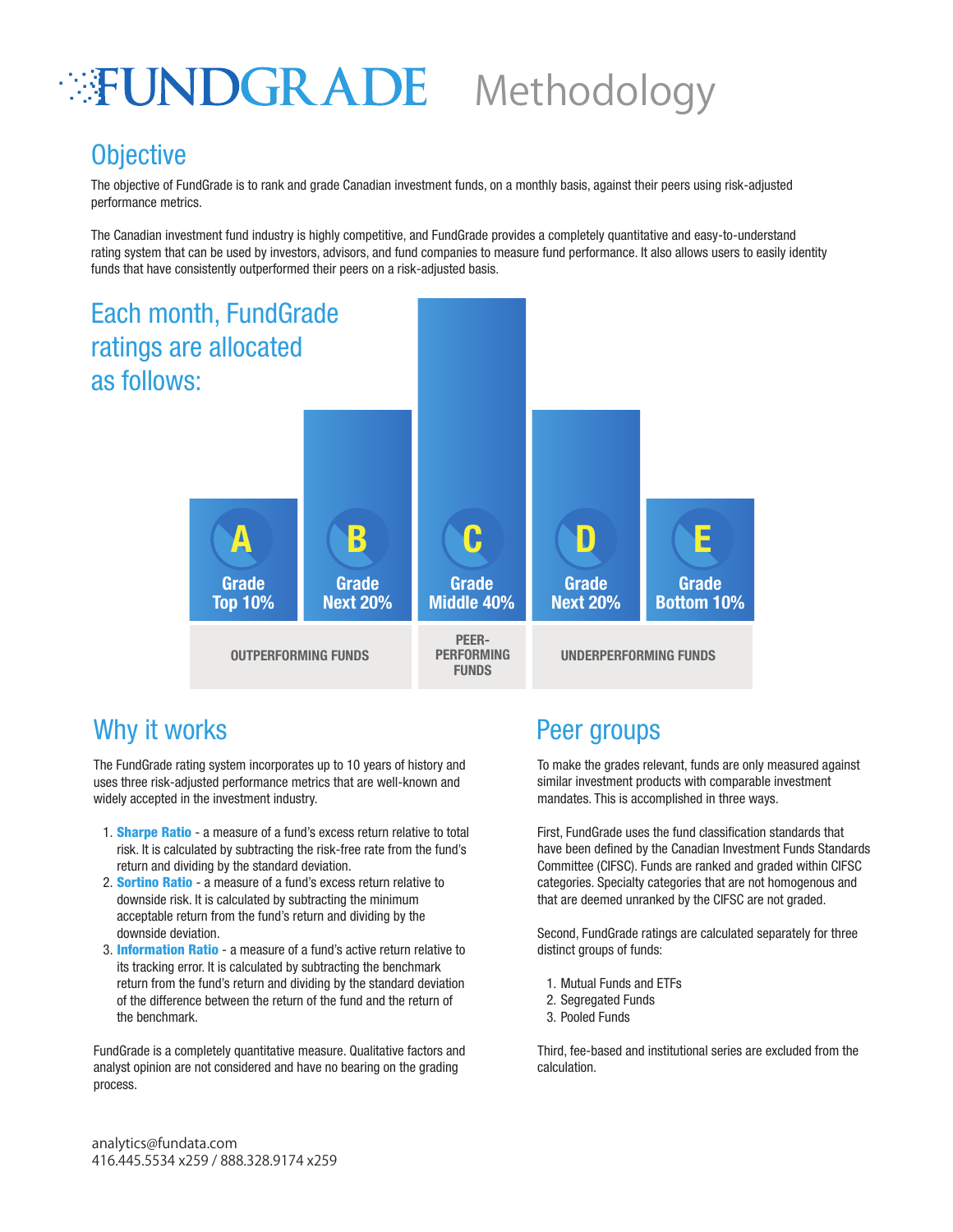#### How it works

Each month, FundGrade ratings are calculated and assigned using the following methodology:

- 1. Calculate Sharpe, Sortino, and Information ratios for each time period from 2 to 10 years for all eligible funds.
- 2. Calculate one ratio for each fund family for each year by taking an average of all eligible series.
- 3. Rank each ratio for each year within each CIFSC category.
- Equally weight each year to calculate an average rank for each of the ratios. This results in a Sharpe score, a Sortino score, 4. and an Information score for each fund.
- 5. Equally weight the scores for each ratio and take the average to get a final score for each fund.
- 6. Rank all final scores within each CIFSC category.
- 7. Assign grades from A to E according to the 10-20-40-20-10 distribution and cascade to all series.



### Methodology ®

#### **Objective**

FundGrade  $A + \mathcal{P}$  was designed to identify not only the best-performing funds, but also the most consistent. It is a yearly award that recognizes the 'best of the best' among Canadian investment funds that have maintained a high FundGrade rating throughout a calendar year.

#### How it works

FundGrade A+® is a supplemental calculation to the FundGrade ratings and is performed at the end of each calendar year. Eligible funds must have received a FundGrade rating for each month in the previous calendar year. FundGrade A+® uses a 'GPA-style' calculation with the following methodology:

1. A score is assigned to  $2.$  For each fund, a 'GPA' is  $3.$ each of the FundGrade ratings, as follows:

A Grade  $= 4$  $B$  Grade = 3  $C$  Grade = 2 D Grade  $= 1$  $E$  Grade = 0

- calculated by adding up the scores for all 12 months and dividing by 12.
- 3. Any fund with a GPA of 3.5 or higher receives a FundGrade A+®.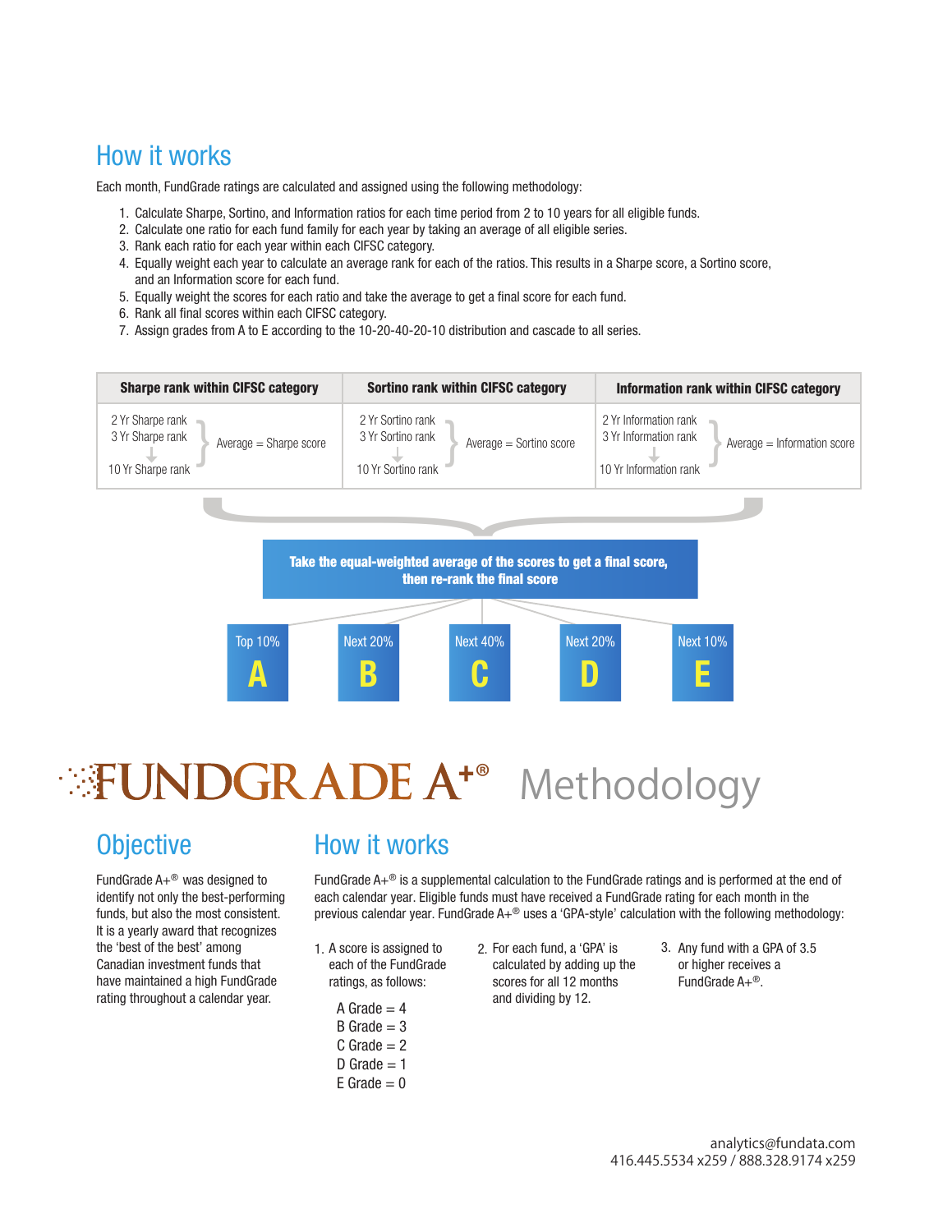## RI **FUNDGRADE** A<sup>+®</sup>

#### **Objective**

The RI FundGrade  $A + \mathcal{P}$  was designed to recognize the top performing Responsible Investing (RI) funds not just based solely on returns, but using the same risk-adjusted performance measures that make the FundGrade so effective.

Methodology

#### Peer Group

First, the universe consists only of funds that are identified as RI funds by the Responsible Investing Association (RIA).

Second, the funds are split into three categories: 1) Equity, 2) Balanced, and 3) Fixed Income. These categories are based on the high-level CIFSC groupings whereby all the equity categories are combined, all the balanced categories are combined, and all the fixed income categories are combined. This provides a sufficient number of funds in each of the three categories to allow for meaningful comparisons.

Only Mutual Funds and Exchange Traded Funds are eligible for the RI FundGrade A+® Award.

#### How it works

The RI FundGrade A+® calculation is exactly the same as the monthly FundGrade calculation above, wherein funds are ranked based on Sharpe, Information, and Sortino ratios using up to 10 years of history. The funds with the top overall rankings in each of the Equity, Balanced, and Fixed Income categories at the end of the year are awarded the RI FundGrade A+®.